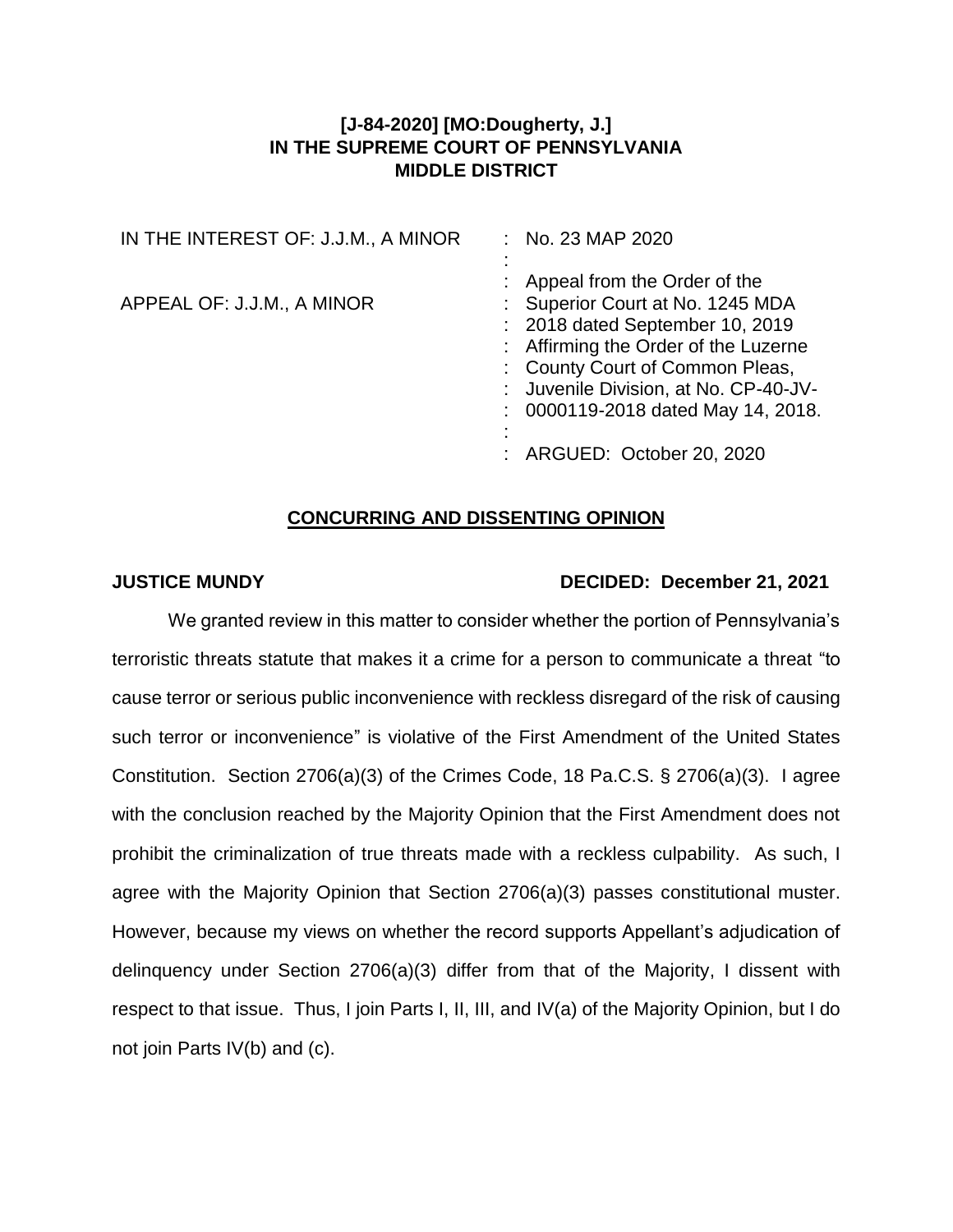In this regard, my views align with that of the Superior Court, which recounted the relevant testimony from the adjudication hearing before the juvenile master, summarized Appellant's arguments, and analyzed whether Appellant's speech constituted a terroristic threat under Section 2706(a)(3) as follows:

At the adjudication hearing [before the juvenile master], M.W. stated that she personally heard Appellant say on February 20, 2018, in the hallway of the school between classes, that he "wanted to beat the record of 19."<sup>[1]</sup> N.T. Adjudication Hearing, 4/26/18, at 14. K.S. heard Appellant's statement about wanting to "beat the record" indirectly, through other students. *Id.* at 25. Both M.W. and K.S. indicated that they took Appellant seriously because he had in the past spoken to them about death and that people should die. *Id.* at 13, 29. K.S. further testified that she had been generally uneasy and anxious at the time she heard of Appellant's statements as there had been a recent school shooting in the news.[2] *Id.* at 31. M.W. did not inquire of Appellant as to the meaning of his statement, as she felt explanation was unneeded. *Id.* at 18.

Appellant argues that the actual words he said, standing alone, have "no logical connection which can equate the statement with harm. . . . [Appellant] could have been speaking about participation in a video game or any other competition[.]" Appellant's brief [to the Superior Court] at 9. Appellant made the same argument to the [Court of Common Pleas of Luzerne County during its *de novo* review of the juvenile master's adjudication]. *See* N.T. Adjudication Hearing, 4/26/18, at 41-42. However, the [common pleas] court rejected it, noting that it was made in the presence of students who cannot help but be aware in this day and age of "the proliferation of incidents which have occurred throughout this country." [Common Pleas] Court Opinion, 7/16/18, at 8. We agree that, from this

 $\overline{a}$ 

<sup>&</sup>lt;sup>1</sup> I note, as the Superior Court noted in its decision, that during her testimony "M.W. indicated she was not absolutely sure that nineteen was the number Appellant indicated." N.T. Adjudication Hearing, 4/26/18, at 14." *In the Int. of J.J.M.*, 219 A.3d 174, 180 n.3 (Pa. Super. 2019).

<sup>&</sup>lt;sup>2</sup> Appellant's statement was made six days after seventeen students were killed at Marjory Stoneman Douglas High School in Parkland, Florida, the deadliest high school shooting in the United States. *See, e.g.*, Brendan O'Brien, *Accused Florida School Shooter Pleads Guilty in 2018 Parkland Massacre*, Reuters (last visited Nov. 4, 2021), https://www.reuters.com/world/us/accused-florida-school-shooter-set-plead-guilty-2018 parkland-massacre-2021-10-20/.